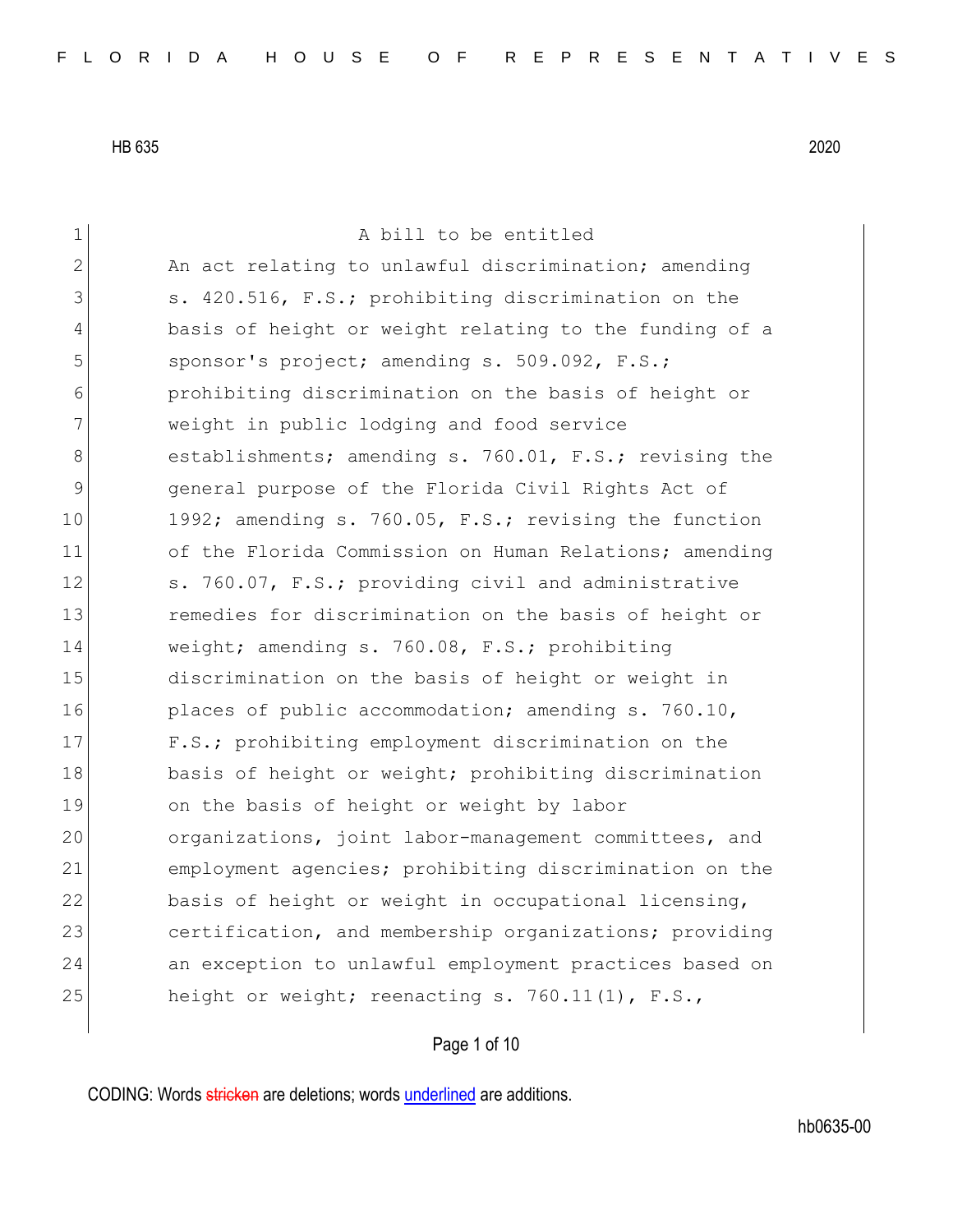Page 2 of 10 26 **relating to administrative and civil remedies for** 27 violations of the Florida Civil Rights Act of 1992, to 28 incorporate the amendments made to s. 760.10(5), F.S., 29 in a reference thereto; providing an effective date. 30 31 Be It Enacted by the Legislature of the State of Florida: 32 33 Section 1. Section 420.516, Florida Statutes, is amended 34 to read: 35 420.516 Discrimination prohibited.—It is an unlawful 36 practice for a sponsor, while bonds are outstanding for the 37 purpose of funding or financing the sponsor's project, to 38 discriminate against any person or family because of race, 39 color, religion, sex, national origin, height, weight, or 40 marital status. 41 Section 2. Section 509.092, Florida Statutes, is amended 42 to read: 43 509.092 Public lodging establishments and public food 44 service establishments; rights as private enterprises.—Public 45 lodging establishments and public food service establishments 46 are private enterprises, and the operator has the right to 47 refuse accommodations or service to any person who is 48 objectionable or undesirable to the operator, but such refusal 49 may not be based upon race, creed, color, sex, height, weight, 50 pregnancy, physical disability, or national origin. A person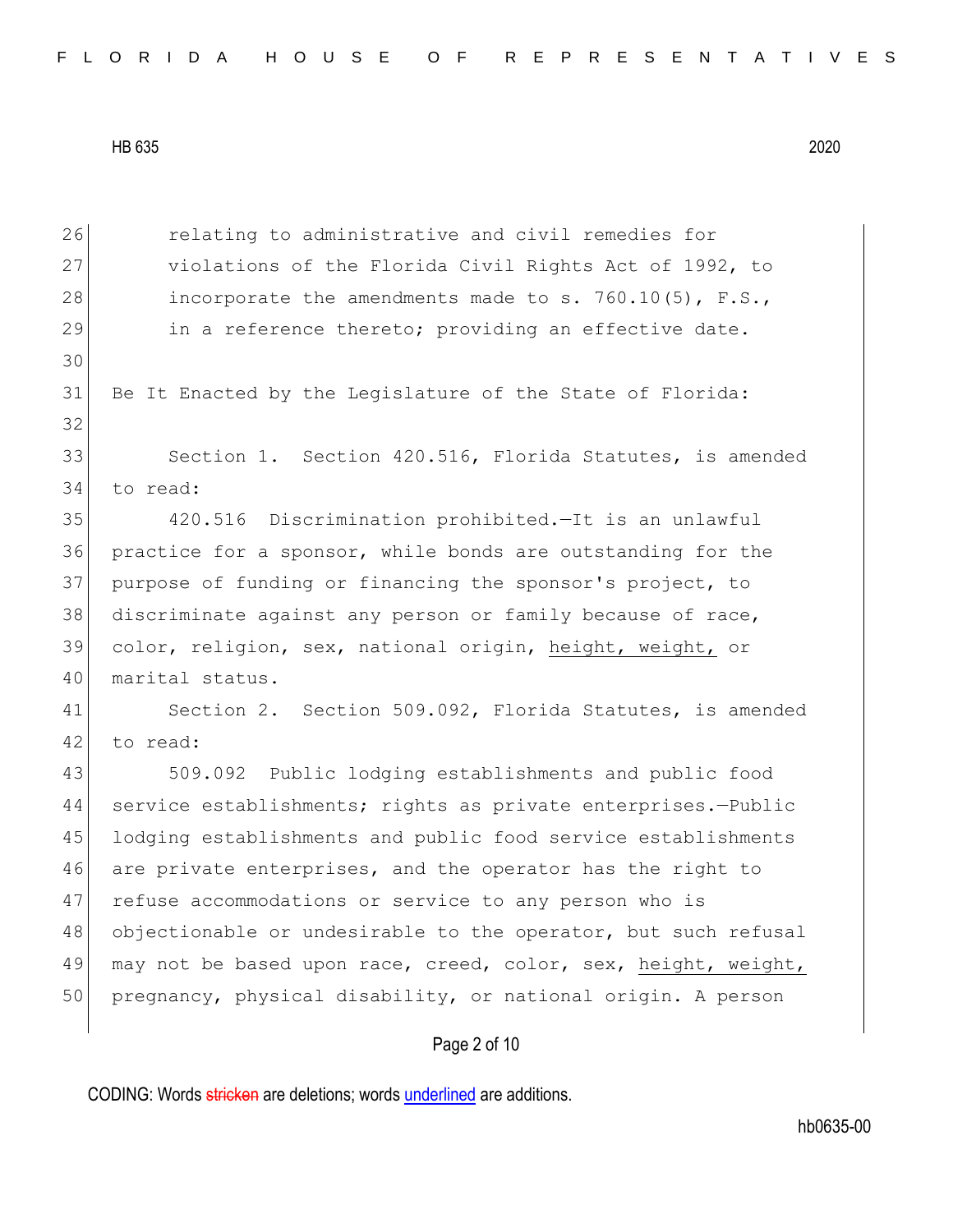51 aggrieved by a violation of this section or a violation of a 52 rule adopted under this section has a right of action pursuant 53 to s. 760.11.

54 Section 3. Subsection (2) of section 760.01, Florida 55 Statutes, is amended to read:

56 760.01 Purposes; construction; title.-

57 (2) The general purposes of the Florida Civil Rights Act 58 of 1992 are to secure for all individuals within the state 59 freedom from discrimination because of race, color, religion, 60 sex, height, weight, pregnancy, national origin, age, handicap, 61 or marital status and thereby to protect their interest in 62 personal dignity, to make available to the state their full 63 productive capacities, to secure the state against domestic 64 strife and unrest, to preserve the public safety, health, and 65 general welfare, and to promote the interests, rights, and 66 privileges of individuals within the state.

67 Section 4. Section 760.05, Florida Statutes, is amended to 68 read:

 760.05 Functions of the commission.—The commission shall promote and encourage fair treatment and equal opportunity for all persons regardless of race, color, religion, sex, height, 72 weight, pregnancy, national origin, age, handicap, or marital status and mutual understanding and respect among all members of all economic, social, racial, religious, and ethnic groups; and 75 shall endeavor to eliminate discrimination against, and

Page 3 of 10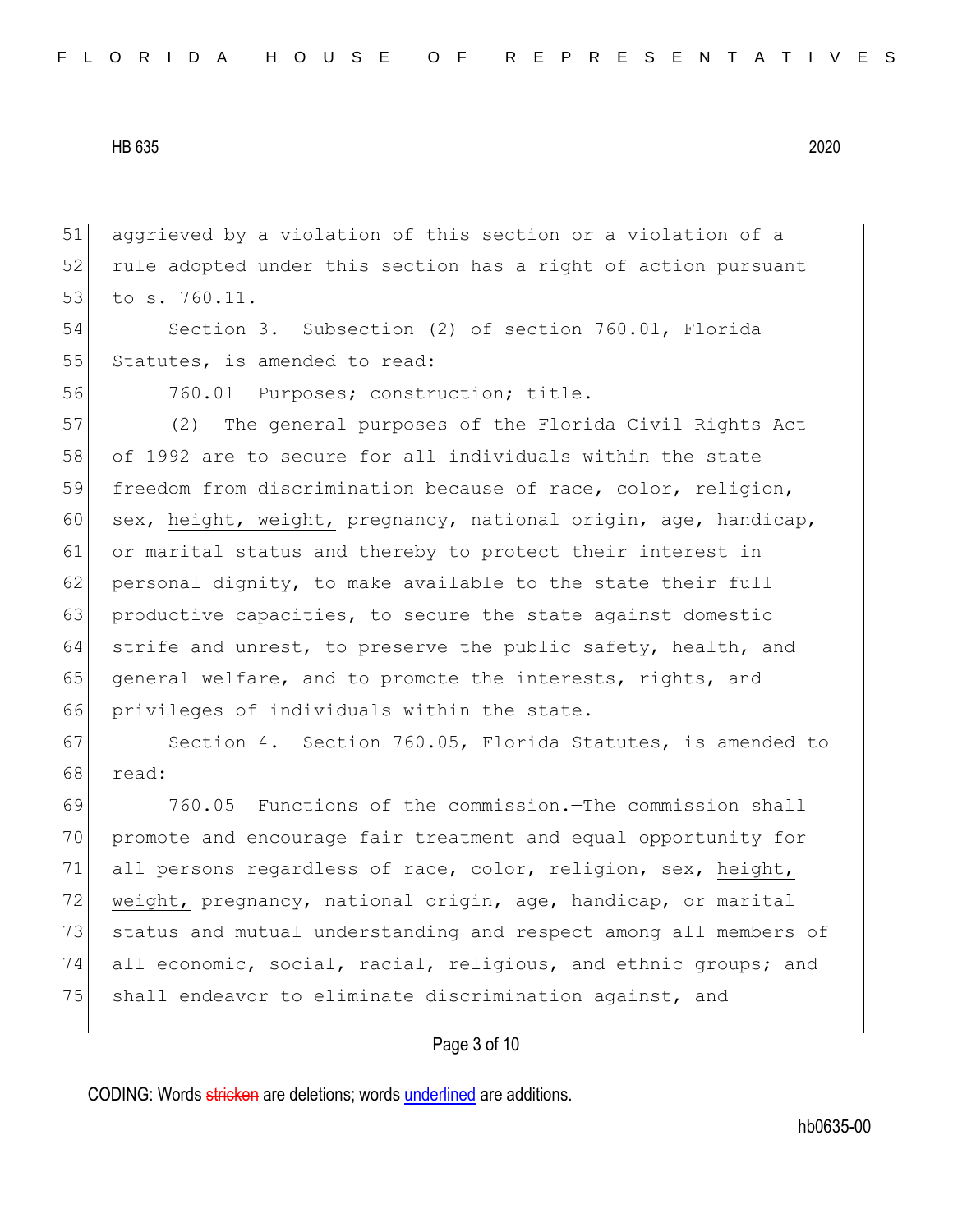76 antagonism between, religious, racial, and ethnic groups and 77 their members.

78 Section 5. Section 760.07, Florida Statutes, is amended to 79 read:

80 760.07 Remedies for unlawful discrimination.—Any violation 81 of any Florida statute making unlawful discrimination because of 82 race, color, religion, sex, height, weight gender, pregnancy, 83 national origin, age, handicap, or marital status in the areas 84 of education, employment, housing, or public accommodations 85 gives rise to a cause of action for all relief and damages 86 described in s. 760.11(5), unless greater damages are expressly 87 provided for. If the statute prohibiting unlawful discrimination 88 provides an administrative remedy, the action for equitable 89 relief and damages provided for in this section may be initiated 90 only after the plaintiff has exhausted his or her administrative 91 remedy. The term "public accommodations" does not include lodge 92 halls or other similar facilities of private organizations which 93 are made available for public use occasionally or periodically. 94 The right to trial by jury is preserved in any case in which the 95 plaintiff is seeking actual or punitive damages.

96 Section 6. Section 760.08, Florida Statutes, is amended to 97 read:

98 760.08 Discrimination in places of public accommodation.-99 All persons are entitled to the full and equal enjoyment of the 100 goods, services, facilities, privileges, advantages, and

Page 4 of 10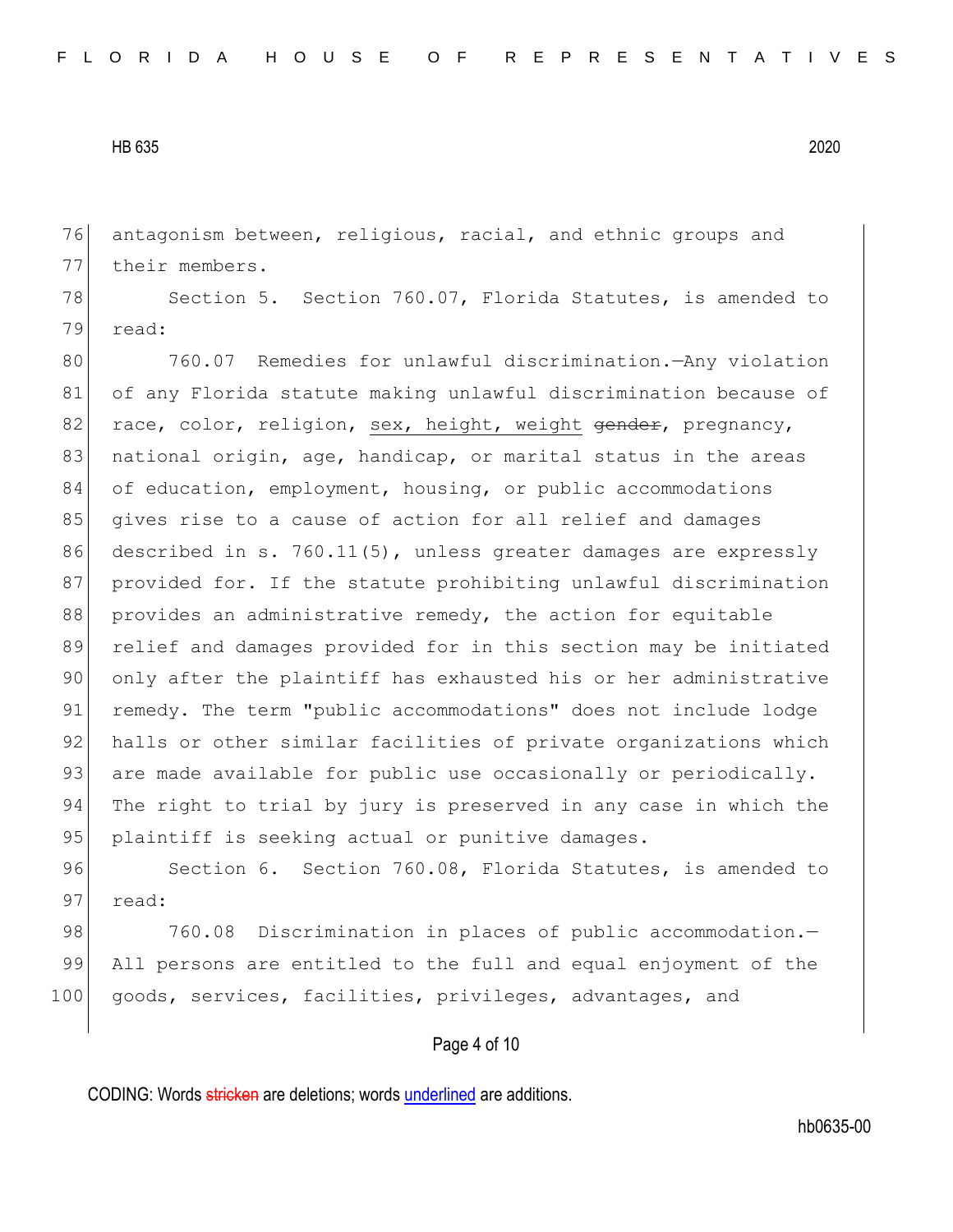101 accommodations of any place of public accommodation without 102 discrimination or segregation on the ground of race, color, 103 national origin, sex, height, weight, pregnancy, handicap, 104 familial status, or religion.

105 Section 7. Subsections (1) and (2), paragraphs (a) and (b) 106 of subsection  $(3)$ , subsections  $(4)$ ,  $(5)$ , and  $(6)$ , and paragraph 107 (a) of subsection (8) of section 760.10, Florida Statutes, are 108 amended to read:

109 760.10 Unlawful employment practices.-

110 (1) It is an unlawful employment practice for an employer:

 (a) To discharge or to fail or refuse to hire any individual, or otherwise to discriminate against any individual with respect to compensation, terms, conditions, or privileges of employment, because of such individual's race, color, 115 religion, sex, height, weight, pregnancy, national origin, age, 116 handicap, or marital status.

117 (b) To limit, segregate, or classify employees or 118 applicants for employment in any way which would deprive or tend 119 to deprive any individual of employment opportunities, or 120 adversely affect any individual's status as an employee, because 121 of such individual's race, color, religion, sex, height, weight, 122 pregnancy, national origin, age, handicap, or marital status.

123 (2) It is an unlawful employment practice for an 124 employment agency to fail or refuse to refer for employment, or 125 otherwise to discriminate against, any individual because of

## Page 5 of 10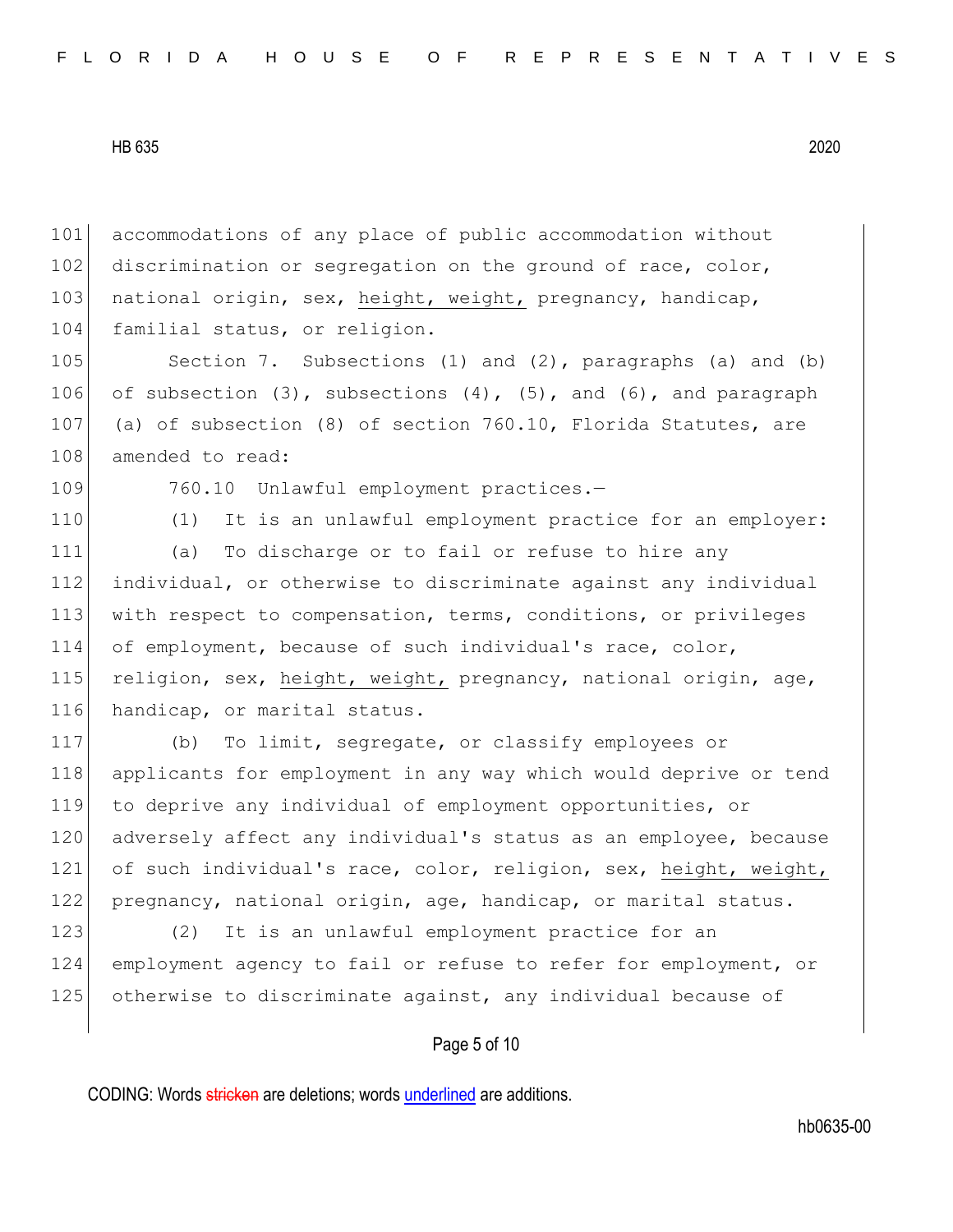126 race, color, religion, sex, height, weight, pregnancy, national 127 origin, age, handicap, or marital status or to classify or refer 128 for employment any individual on the basis of race, color, 129 religion, sex, height, weight, pregnancy, national origin, age, 130 handicap, or marital status.

131 (3) It is an unlawful employment practice for a labor 132 organization:

133 (a) To exclude or to expel from its membership, or 134 otherwise to discriminate against, any individual because of 135 race, color, religion, sex, height, weight, pregnancy, national 136 origin, age, handicap, or marital status.

 (b) To limit, segregate, or classify its membership or 138 applicants for membership, or to classify or fail or refuse to 139 refer for employment any individual, in any way that would deprive or tend to deprive any individual of employment opportunities, or adversely affect any individual's status as an 142 employee or as an applicant for employment, because of such individual's race, color, religion, sex, height, weight, pregnancy, national origin, age, handicap, or marital status.

 (4) It is an unlawful employment practice for any employer, labor organization, or joint labor-management committee controlling apprenticeship or other training or 148 retraining, including on-the-job training programs, to discriminate against any individual because of race, color, 150 religion, sex, height, weight, pregnancy, national origin, age,

Page 6 of 10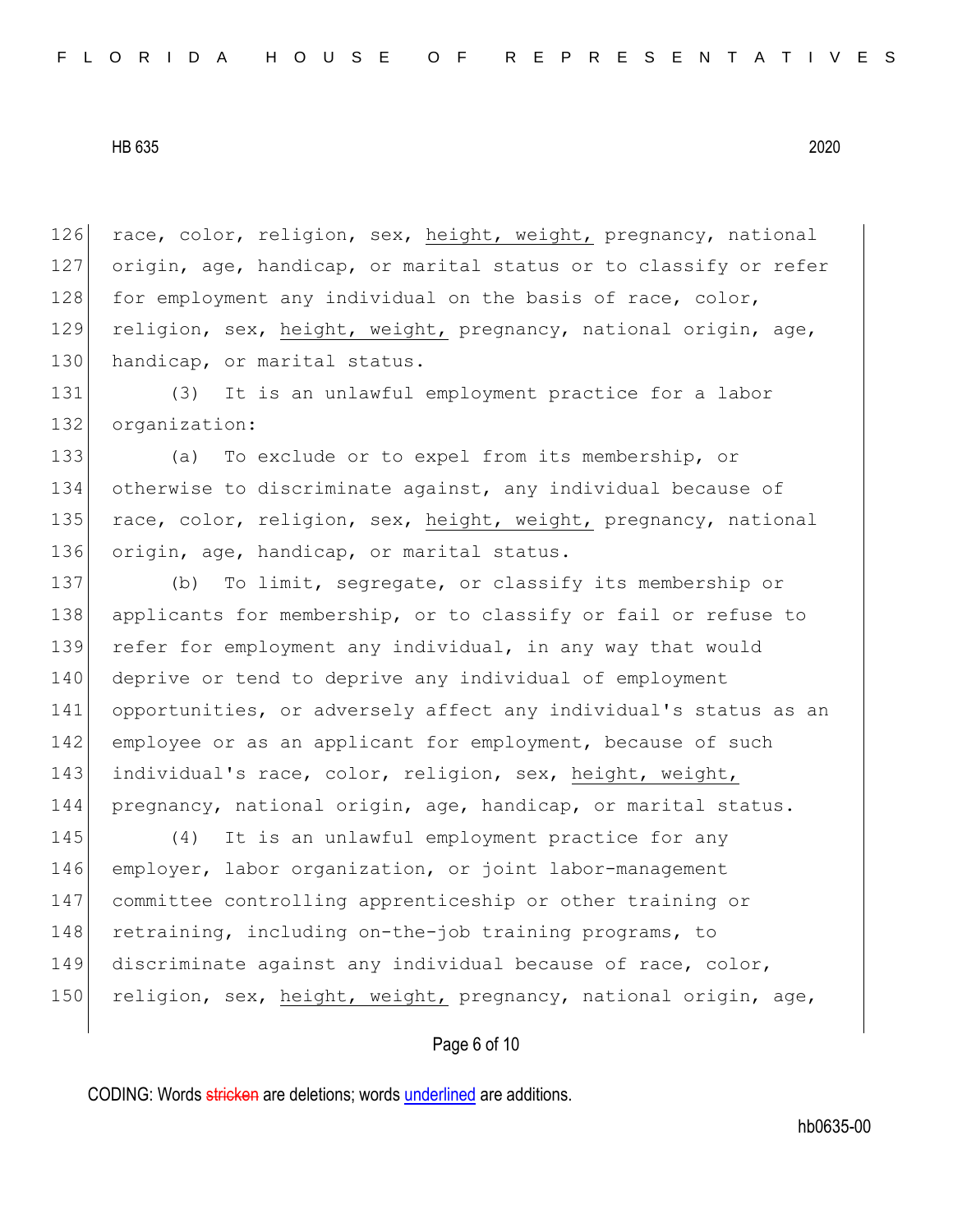151 handicap, or marital status in admission to, or employment in, 152 any program established to provide apprenticeship or other 153 training.

154 (5) Whenever, in order to engage in a profession, 155 occupation, or trade, it is required that a person receive a 156 license, certification, or other credential, become a member or 157 an associate of any club, association, or other organization, or 158 pass any examination, it is an unlawful employment practice for 159 any person to discriminate against any other person seeking such 160 license, certification, or other credential, seeking to become a 161 member or associate of such club, association, or other 162 organization, or seeking to take or pass such examination, 163 because of such other person's race, color, religion, sex, 164 height, weight, pregnancy, national origin, age, handicap, or 165 marital status.

166 (6) It is an unlawful employment practice for an employer, 167 labor organization, employment agency, or joint labor-management 168 committee to print, or cause to be printed or published, any 169 notice or advertisement relating to employment, membership, 170 classification, referral for employment, or apprenticeship or 171 other training, indicating any preference, limitation, 172 specification, or discrimination, based on race, color, 173 religion, sex, height, weight, pregnancy, national origin, age, 174 absence of handicap, or marital status.

175 (8) Notwithstanding any other provision of this section,

## Page 7 of 10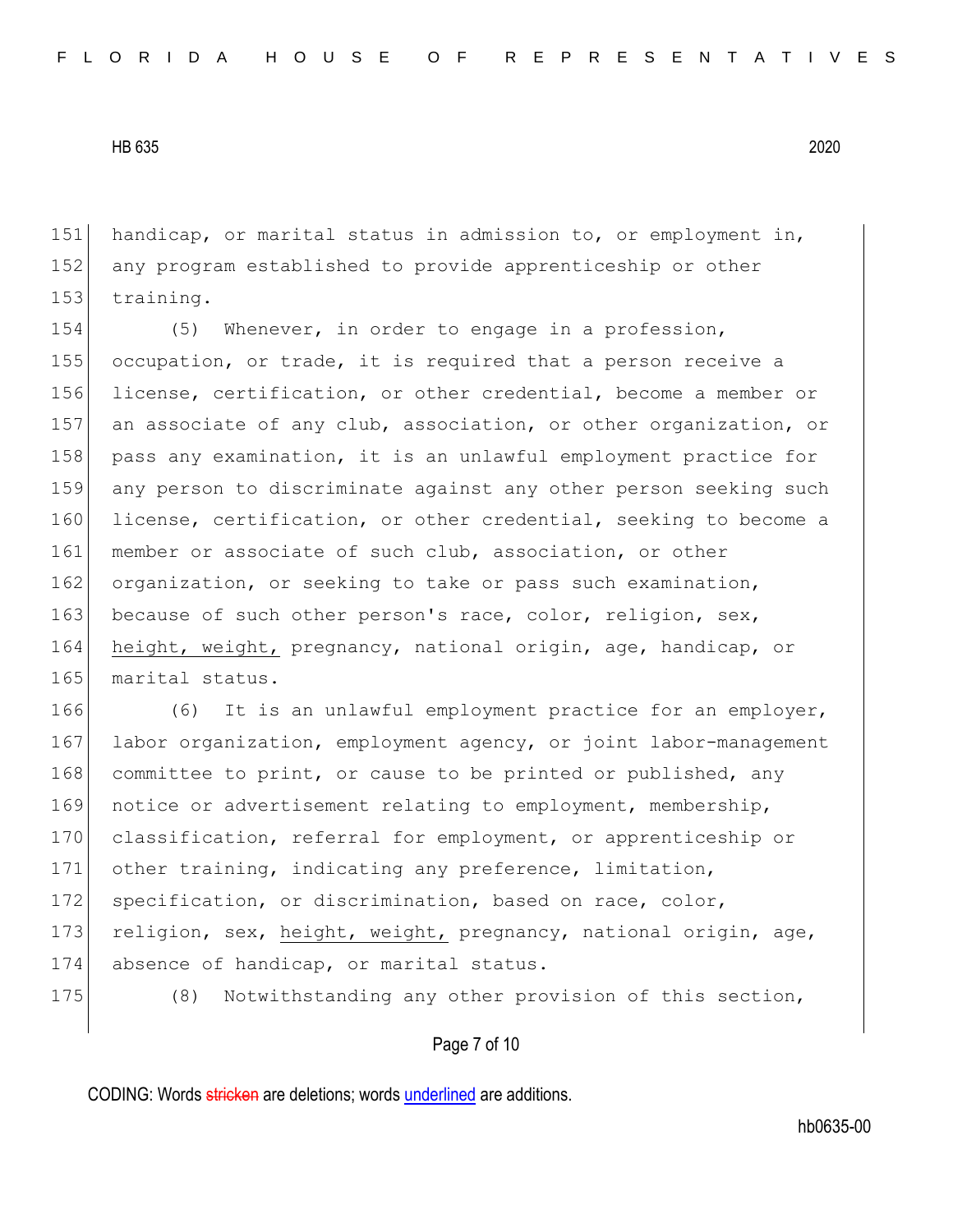176 it is not an unlawful employment practice under ss. 760.01- 177 760.10 for an employer, employment agency, labor organization, 178 or joint labor-management committee to:

179 (a) Take or fail to take any action on the basis of 180 religion, sex, height, weight, pregnancy, national origin, age, 181 handicap, or marital status in those certain instances in which 182 religion, sex, height, weight, condition of pregnancy, national 183 origin, age, absence of a particular handicap, or marital status 184 is a bona fide occupational qualification reasonably necessary 185 for the performance of the particular employment to which such 186 action or inaction is related.

187 Section 8. For the purpose of incorporating the amendment 188 made by this act to section  $760.10(5)$ , Florida Statutes, in a 189 reference thereto, subsection (1) of section 760.11, Florida 190 Statutes, is reenacted to read:

191 760.11 Administrative and civil remedies; construction.-192 (1) Any person aggrieved by a violation of ss. 760.01-193 760.10 may file a complaint with the commission within 365 days 194 of the alleged violation, naming the employer, employment 195 agency, labor organization, or joint labor-management committee, 196 or, in the case of an alleged violation of s.  $760.10(5)$ , the 197 person responsible for the violation and describing the 198 violation. Any person aggrieved by a violation of s. 509.092 may 199 file a complaint with the commission within 365 days of the 200 alleged violation naming the person responsible for the

Page 8 of 10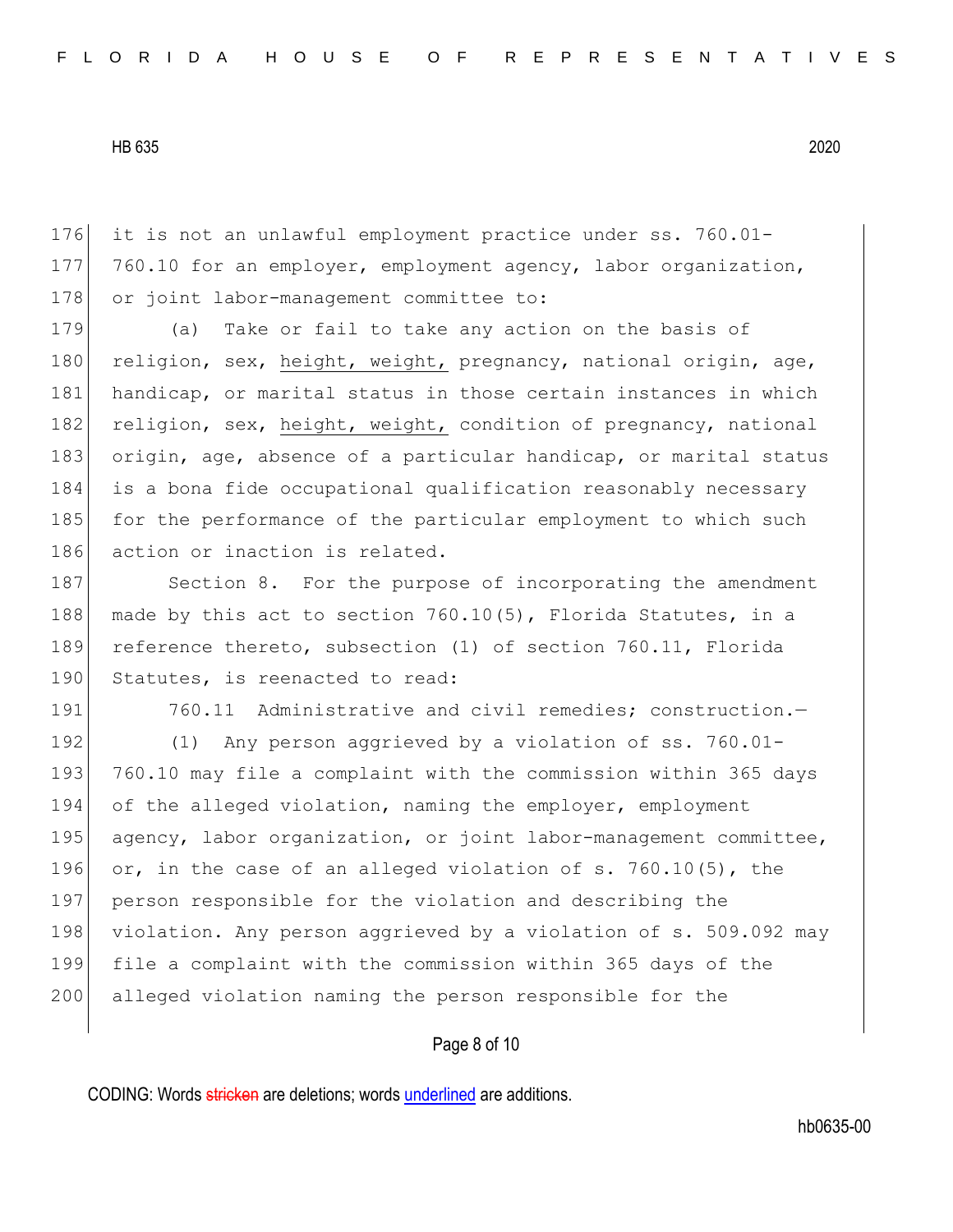201 violation and describing the violation. The commission, a 202 commissioner, or the Attorney General may in like manner file 203 such a complaint. On the same day the complaint is filed with 204 the commission, the commission shall clearly stamp on the face 205 of the complaint the date the complaint was filed with the 206 commission. In lieu of filing the complaint with the commission, 207 a complaint under this section may be filed with the federal 208 Equal Employment Opportunity Commission or with any unit of 209 government of the state which is a fair-employment-practice 210 agency under 29 C.F.R. ss.  $1601.70-1601.80$ . If the date the 211 complaint is filed is clearly stamped on the face of the 212 complaint, that date is the date of filing. The date the 213 complaint is filed with the commission for purposes of this 214 section is the earliest date of filing with the Equal Employment 215 Opportunity Commission, the fair-employment-practice agency, or 216 the commission. The complaint shall contain a short and plain 217 statement of the facts describing the violation and the relief 218 sought. The commission may require additional information to be 219 in the complaint. The commission, within 5 days of the complaint 220 being filed, shall by registered mail send a copy of the 221 complaint to the person who allegedly committed the violation. 222 The person who allegedly committed the violation may file an 223 answer to the complaint within 25 days of the date the complaint 224 was filed with the commission. Any answer filed shall be mailed 225 to the aggrieved person by the person filing the answer. Both

## Page 9 of 10